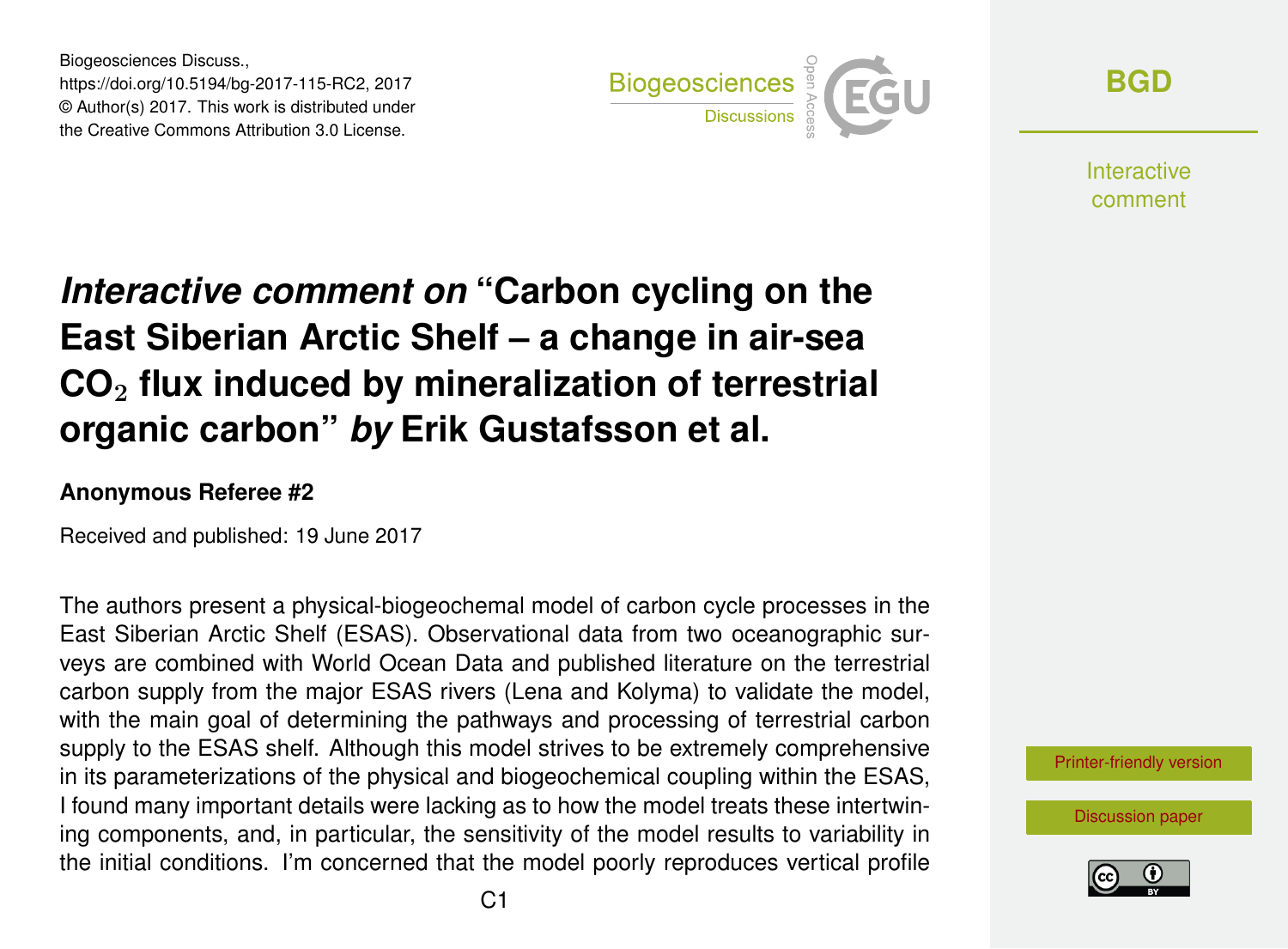observations of carbon parameters and misses the surface ocean observations altogether, much reducing any confidence in the conclusions of the paper. If the model is still able to reproduce the same results after taking into consideration all the discussion/reviewer comments, I think this analyses has the potential to generate some very interesting, testable hypothesises for future observational studies in this region. In particular, the current model results highlight the importance of phytoplankton CO2 assimilation, carbon burial, and export to the Arctic Ocean in compensating for the impact of OC degradation within the ESAS; this insight is extremely informative and can be used as a baseline to consider the impact of future change in this region. Likewise, the current model result indicating the importance of the supply of eroded labile terrestrial POC and coastline erosion in controlling CO2 emissions (over that of changes to river DOC flux) can be used as a basis for comparative studies in other Arctic delta systems.

Specific Comments:

Section 1, Tables B1 & B2: Please indicate what stable isotope end members are used to distinguish marine and terrestrial C components in this model. Paragraphs 2&3 on page 2 seem to give some examples of various end members that could be applied, but are these the ones actually used in the model? A table clearly defining the end members and their uncertainties is necessary, in particular, the overlap of 13C end members for marine and terrestrial POC and what influence this has on the model output should be discussed.

Model constraints (Section 2.1 + Figure S2): The model outlined in Figure S2 concerns only 1 dimension and 1 flow direction (e.g., flow of water from Box II into Box III then out of the system; flow from Box I into Box II into Box III then out of the system) is there no opportunity for lateral exchanges across the boundaries? (e.g., flow from outside INTO Box III? as described in page 3, line 17-18) Some discussion is needed to indicate what proportion of C cycling might be neglected by omitting exchanges from the shelf and open ocean into the boxes (or revers exchanges between boxes).

## **[BGD](http://www.biogeosciences-discuss.net/)**

Interactive comment

[Printer-friendly version](http://www.biogeosciences-discuss.net/bg-2017-115/bg-2017-115-RC2-print.pdf)

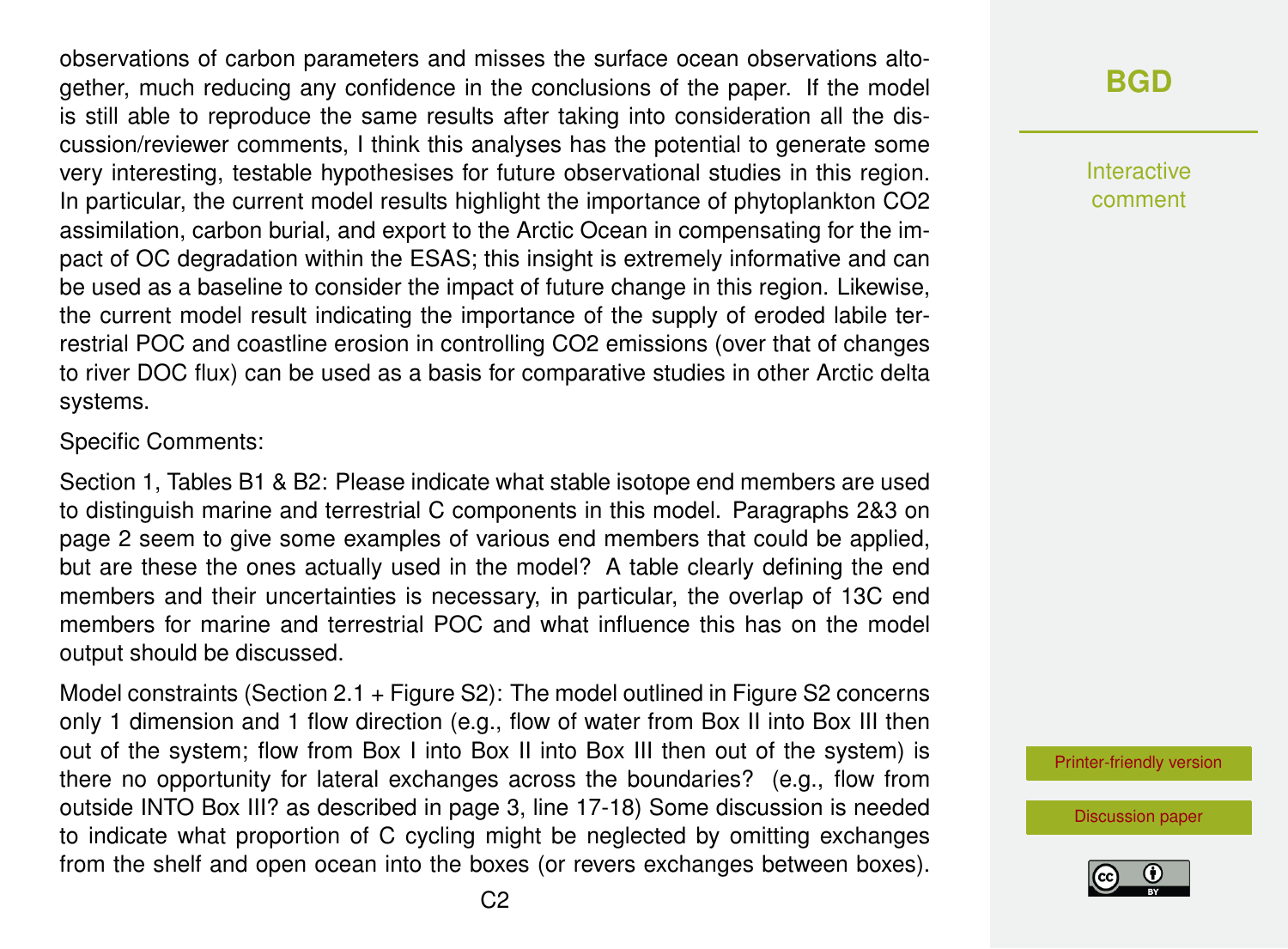For example, what about importing marine DIC and DOC from either the Atlantic or Pacific exchanges along the model boundaries? What impact would these exchanges have on the OCmar in your model?

Data to inform model (section 2.3.2): what is the variability of stable isotope values for each of the inputs and how does this influence the model output? In the model terrestrial end members are at constant values instead of accounting for a temporally variable input; for example, river 13C-POC as -29 permil, however the standard deviation in the PARTNERS timeseries data set for the Lena River alone is +/-2.7 permil, overlapping values used for eroded OCter and likely marine POC (not listed). Some sensitivity study or discussion is warranted to indicate how sensitive your model is to changing the end member stable isotope composition of the C inputs.

Model results (Section  $3.2 + 3.3$ ): I'm concerned that the model isn't able to reproduce surface ocean observations (in particular within the Lena delta), yet the authors seem quite sure of the determination of CO2 source/sink status for different boxes. I would like to see the model better reproduce some of the surface structure of the observations before I'd feel comfortable estimating air-sea fluxes of CO2.

Summary + Concluding Remarks (Section 5): "DOCter supplied by rivers appears to be largely refractory" (page 11, line 20), does this mean that the material is indeed refractory or that it is buried before it can be mineralized? The model might not be sensitive to this difference, but the system may well be.

Summary + Concluding Remarks (Section 5): bullet 2 (line 22), what about the importance of imported DIC and DOC (or even POC) from the Atlantic and Pacific? (as mentioned above)

Technical Corrections:

- literature citations should be added to describe the importance of permafrost thaw and coastal erosion in the ESAS (page 1 line 33/34); a polar reference would be preferred Interactive comment

[Printer-friendly version](http://www.biogeosciences-discuss.net/bg-2017-115/bg-2017-115-RC2-print.pdf)